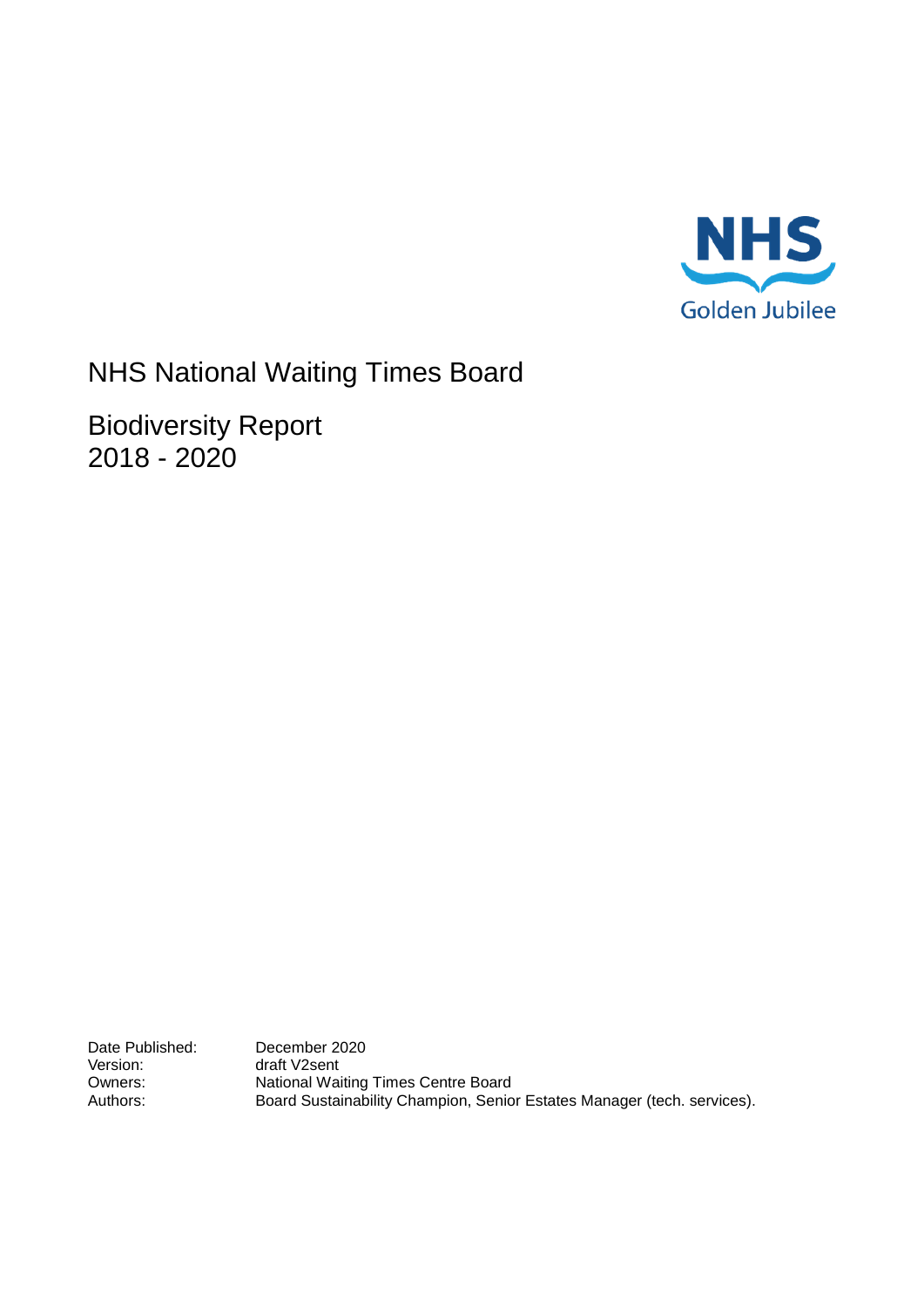# **1 Biodiversity and NHS National Health Board duties**

#### **1.1 The statutory framework**

The Nature Conservation (Scotland) Act (2004) requires all public bodies in Scotland, including National Waiting Times Centre Board (NWTC), to further the conservation of biodiversity when carrying out their responsibilities.

Also under the Wildlife and Natural Environment (Scotland) Act (2011) NWTC is required to provide a public report on the actions which they have taken to meet this biodiversity duty.

#### **1.2 Governance and management for biodiversity**

A Policy on Sustainable Development for NHSScotland, CEL 2 (2012), sets out mandatory governance requirements for all NHSScotland Health Boards. NWTC board governance structure is supported by a board-level Champion for Sustainability.

To meet their responsibilities, NWTC aligns its corporate actions with those they undertake in relation to the fulfilment of their statutory duties, including sustainable development, of which biodiversity is an aspect.

The NWTC structure aims to provide robust governance based on all operational and strategic responsibilities.

The Director of Finance is the Executive lead for sustainability for NWTC and also the Board Sustainability champion. A Sustainability Group is being established to oversee and coordinate the implications and outworking of all aspects of sustainability for/in NWTC Historically there were separate energy, waste, utility and environmental groups but this is now being refashioned into a sustainability group, with exact membership of the group being developed. For governance this group is accountable to the Executive Team and the Chief Executive (see Fig.1).

NWTC is committed to ensuring that it considers sustainable development in its actions and decisions.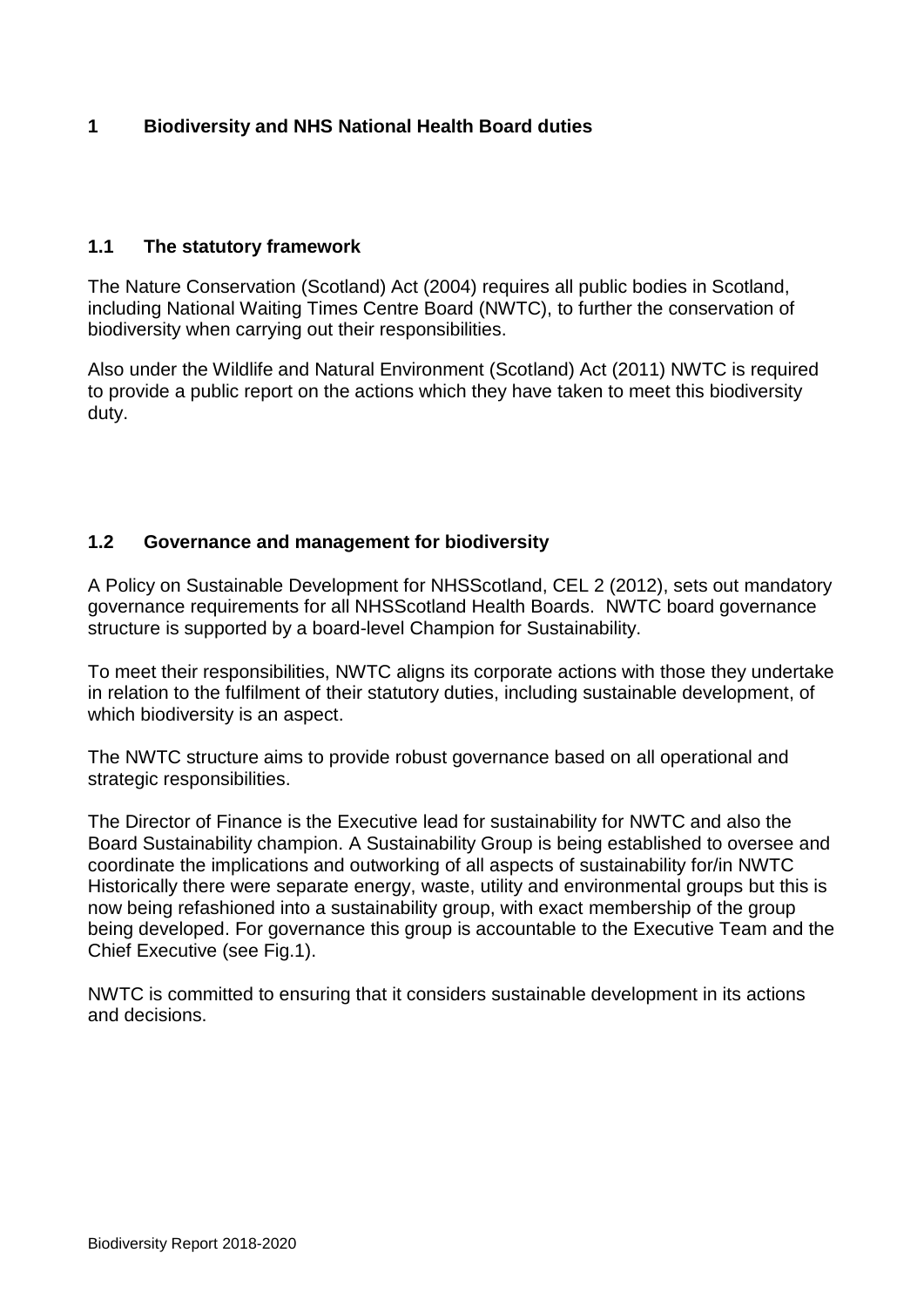



Dec2020

# **2 Corporate Context/Action**

NWTC is one of the 22 Health Boards that form the NHS in Scotland. The Board comprises the Golden Jubilee National Hospital (GJNH), the Golden Jubilee Conference Hotel (GJCH), the Golden Jubilee Innovation Centre (GJIC) and the Golden Jubilee Research Institute (GJRI). The Board is a single site located in Clydebank, West Dunbartonshire, approximately 8 miles west of Glasgow City Centre.

The Board's primary functions are to provide a range of specialist clinical services to patients' groups from across Scotland, to promote clinical research and innovation, and to provide high quality training and conference facilities within the Conference Hotel.

NWTC site occupies an area of approximately sixteen hectares. The site includes soft landscaped areas, but is predominantly buildings, hard landscaping of tar macadam and block paving (includes 1000 car parking spaces, roadways, footpaths, courtyards) and concrete service yards.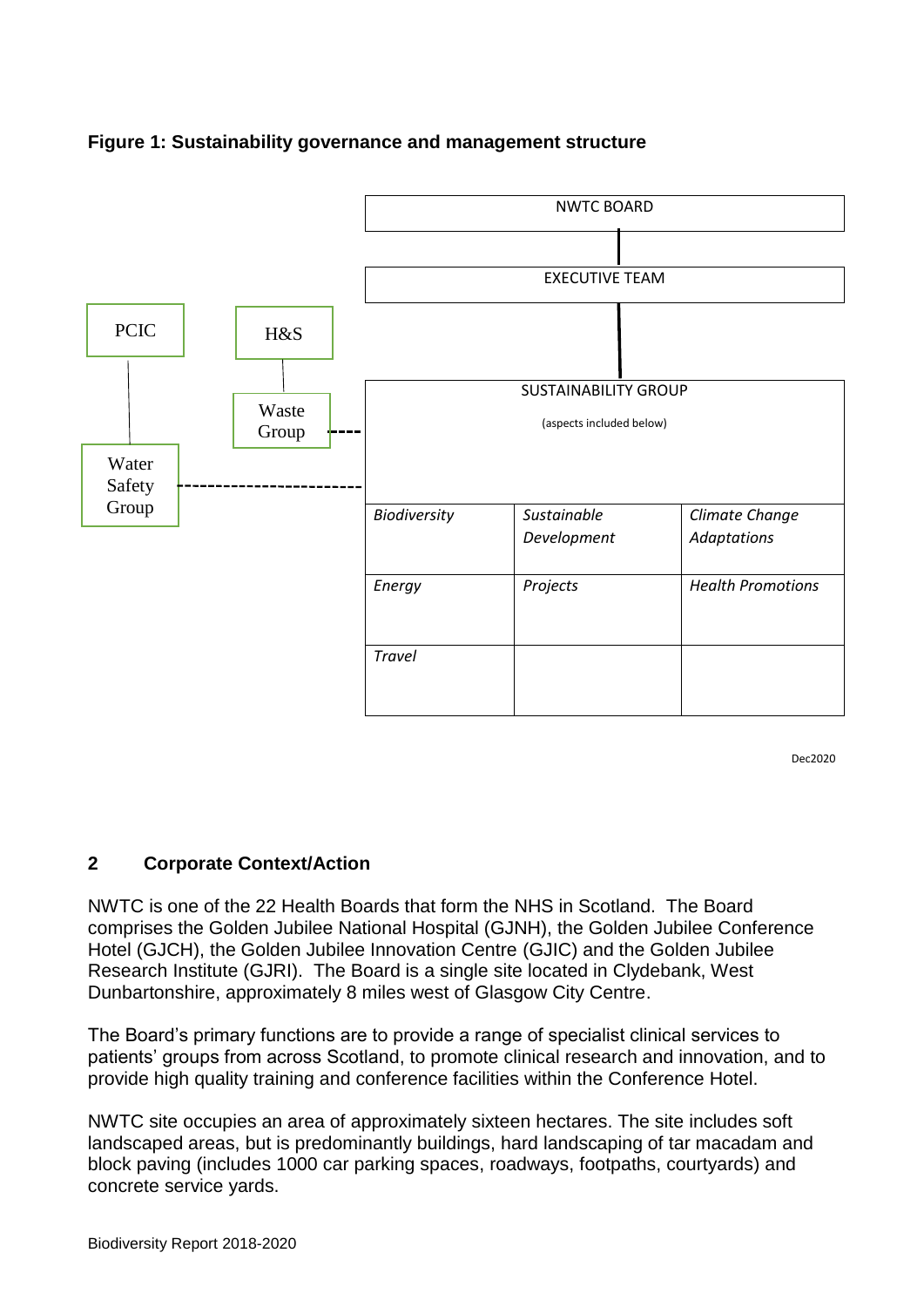The soft landscaped area of the site (approx.40%) has limited options due to its piecemeal nature, ground conditions and requirements for appearance.

By definition of its function and services to the whole of Scotland, it is limited in its engagement on a local basis compared to territorial boards.

As part of our ongoing commitment to sustainability, NWTC completed a Good Corporate Citizenship (GCC) self-assessment.

NHS Scotland has developed new tools for annual Environmental Management Auditing and for Climate Change Risk assessment.

Through Annual application of these, combined with the resulting development of a Sustainable Development Action Plan (SDAP), this will help shape strategic and operational objectives across the organisations that have a direct bearing on reducing our impact, protecting the environment and promoting biodiversity.

The SDAP include aspects such as:

- Facilities Management & Buildings Community Engagement
- 
- Transport & Travel **Adaptation**
- 
- 
- Workforce **Climate Change**
- Procurement **Care** Models of Care

NWTC is also required to submit annual climate change reports as part of the Public Bodies Duties of the Climate Change (Scotland) Act 2009. The reports are the primary source of climate change reporting for all major public bodies and include information aligned with the following sections.

- 1. Governance, management and strategy
- 2. Carbon emissions, targets and projects
- 3. Climate change adaptation
- 4. Procurement
- 5. Other notable activities, e.g. biodiversity, resource use, etc.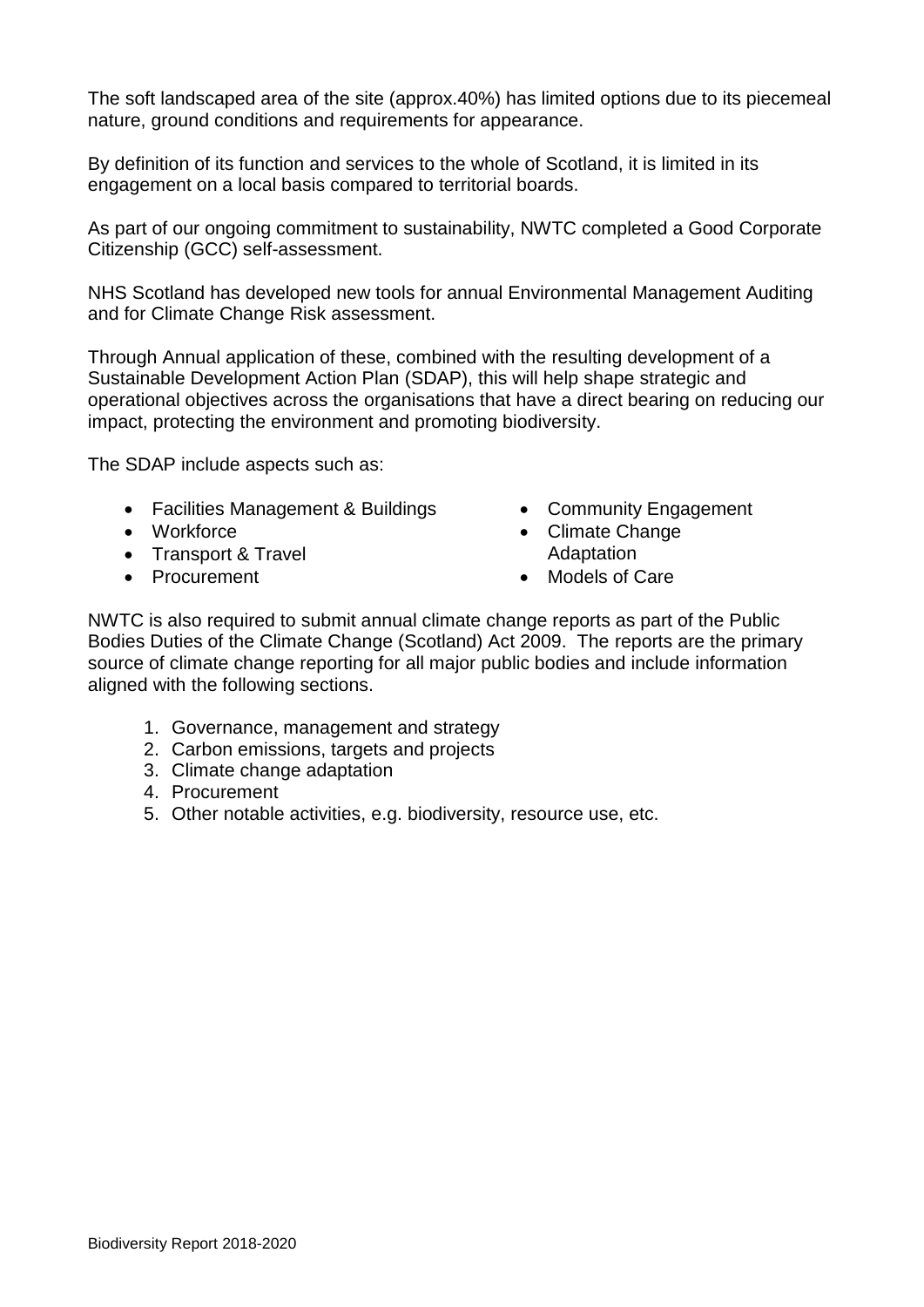#### **3 Actions related to Biodiversity, ecosystem services and health improvement**

The piecemeal approach through varied groups within NWTC has resulted in actions that vary in effectiveness across time to address Sustainability and Biodiversity. As a clear indication of the commitment from NWTC to meet the public bodies duties' the formation of the Sustainability Group is intended to improve/reduce the NWTC environmental impact and positively influence biodiversity

Two sections (approx..1 acre) of the site area are left uncut to facilitate biodiverse natural growth/activity.

#### **3.1 Points of note;**

- Carbon Footprint Previously Carbon Management Plans were produced to focus attention on CO2e and identify areas for attention. As a result of implemented projects (and the decarbonising of the grid) NWTC has reduced its CO<sub>2</sub>e by 1% in 2019 (overall reduction of 40% c.f. 2015).
- Waste new general waste management contract and clinical waste management contract for NHS Scotland contractual arrangements will provide the information required to allow for more proactive waste management*.*
- Procurement applying the NWTC Procurement Strategy duty requires staff to consider relevant social, environmental and economic wellbeing/impacts.
- Transport the Board has relatively few vehicles (4 patient transport vehicles and several lease cars). These are currently Euro 6 compliant and some will become electric on replacement (where operational range/limitations permit).
- Active travel and health promotion New cycle racks have been installed and NWTC offers the Cycle to Work scheme for staff.
- There are walking routes marked around/on the site grounds for staff and visitors to encourage exercise.
- The Conference Hotel has maintained its Green Tourism award at 'Gold' level and its International Association of Conference Centres Green Star award at 'Silver' level – both of these significantly emphasise the environmental practices as much as customer care.
- The staff have a Bicycle User Group and also access to Hotel health club membership.
- Occupational Health department retains the Healthy Working Lives Gold award for maintaining workplace mental and physical health, which includes promoting exercise/activities around the site.
- Corporate Responsibility Statement of Intent A draft statement exists re a public commitment for the NWTC website covering sustainability, workforce, community engagement, customers and suppliers.
- Through the current building/construction works, discussions and assessment with Scottish Natural Heritage (through West Dunbartonshire Council) resulted in screening being erected to avoid disturbance to Clyde nesting birds.
- Covid 19 impact throughout 2020 has absorbed much of the organizations time and effort, but potentially impacting sustainability positively as more staff adopt hybrid/agile working.